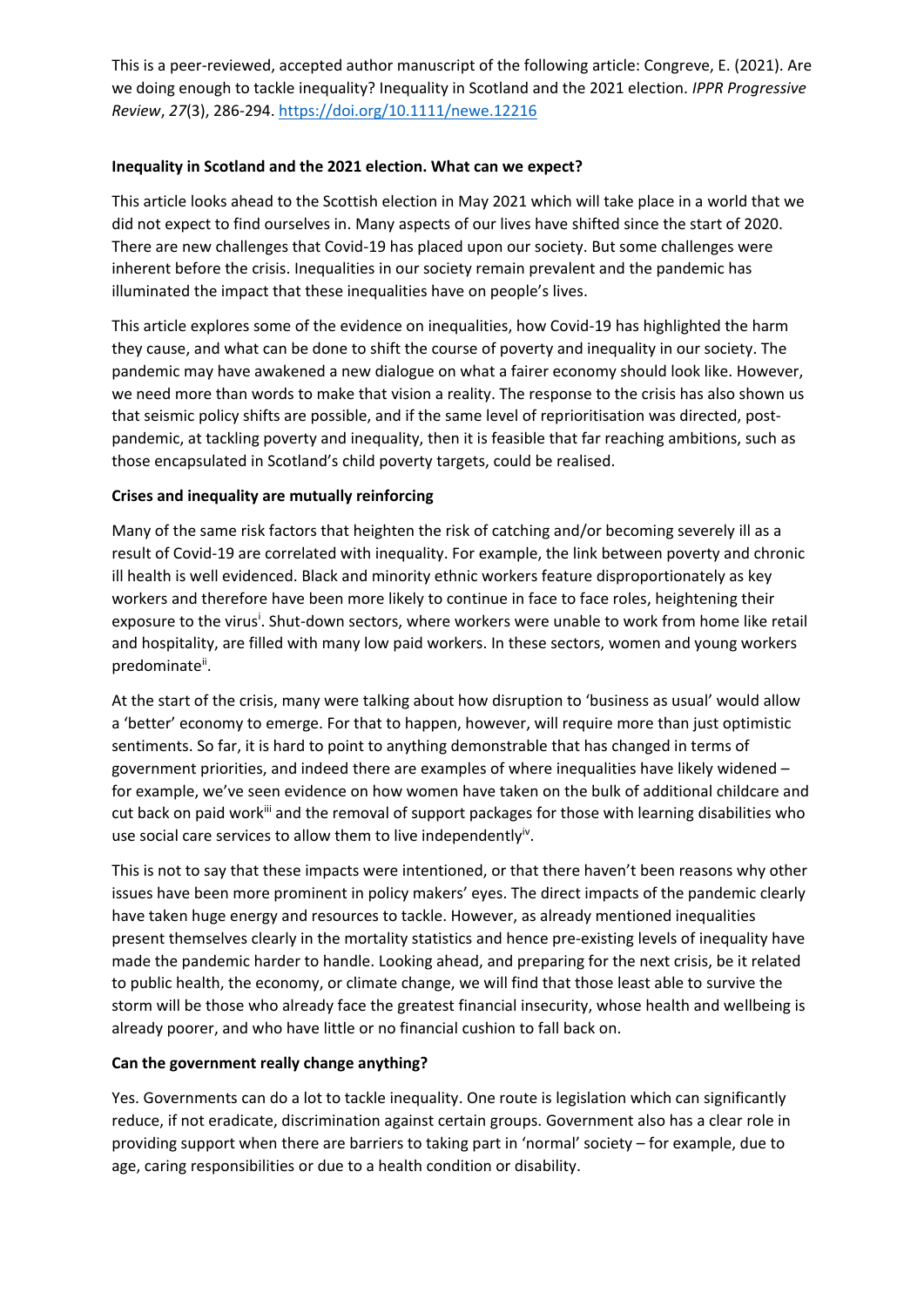Government in the UK has had huge successes in overcoming discrimination and mitigating harms in some areas. Sex discrimination legislation has given women a legal footing when they are discriminated against in the work place and it is now far less prevalent. Pensioner poverty is no longer the issue it was twenty years ago.

These successes did not come about by accident. They required, amongst other things, effective policy levers, sufficient resources for implementation, and broad (albeit not necessarily total) support from the population.

A lot of this comes down to prioritisation. So whilst the Scottish Government has had tackling poverty and inequality as a clear, stated, objective for many years, they haven't always followed through with effective policy that has proven impacts.

#### **Does the devolution settlement prevent the Scottish Government from doing more?**

The Scottish Government is often perceived to be a government doing what it can, yet with one arm tied behind its back due to the lack of powers it holds. Although more powers have been passed to the Scottish Parliament in recent years, it is true that many of the policy levers that could make a direct and immediate impact on poverty and inequality remain reserved to Westminster. That includes employment regulation and reserved social security powers such as those underpinning Universal Credit.

However, this has not stopped the Scottish Government setting its ambitions and rhetoric high. We have seen multiple strategies, commissions and legislation committing the Scottish Government to make substantial inroads into removing inequalities over recent years, including the Child Poverty (Scotland) Act 2017. These are issues that the Scottish Government and the parliament believes is within their devolved competence to solve.

And indeed, with a resource budget or £35 billion, there arguably should be room for relative prioritisation. Even with a larger budget and more powers, the government would still need to prioritise what it does with them. There are examples of where the government have failed to deal with issues that are difficult, yet would have a positive impact on tackling inequalities – council tax reform being the obvious example.

# **What has the current Scottish Government committed to?**

There are a number of commitments that the current administration has signed up to. For example, halving the disability employment gap, narrowing the gender pay gap, and most prominently, significantly reducing child poverty. This latter promise is underpinned by legislation, voted for unanimously by the Scottish Parliament.

It is highly unlikely that any party would even think about reneging on the Child Poverty (Scotland) Act. Hence it would appear likely that within the next parliamentary term, we will still have the child poverty targets in place, and indeed will see whether the interim targets, again set out in legislation are met: the 2023/24 data which the interim targets are tied to will be reported in Spring 2025, around a year before the next Scottish elections.

#### **Are we on course to meet the Child Poverty targets?**

The last data on child poverty that we had pre-pandemic showed a mixed picture. Three out of four of the target measures of child poverty reduced in the year 2018-19, albeit it only slightly. This data is often volatile from year to year and a number of years' worth of consistent data will be needed to determine if the trend is indeed downwards. However, the fact that these figures haven't increased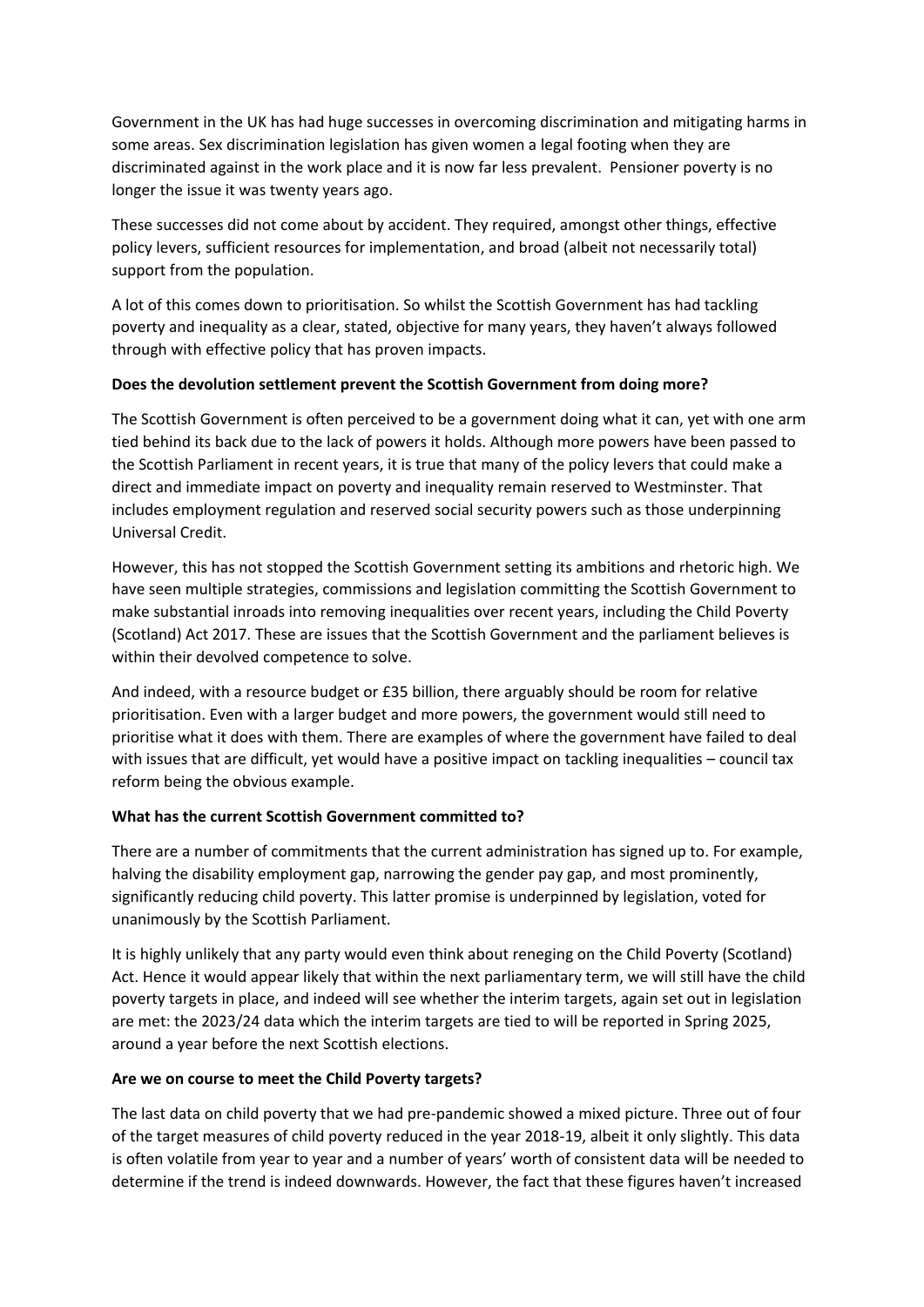as was widely expected due to the impact of UK Government welfare reform measures (such as the two-child limit) does provide some encouragement. We remain a long way from the interim targets.

There is one policy on the horizon that should make more of a difference to these figures: the Scottish Child Payment which is due to roll out gradually over the next few years. By 2023/24 (the year of the interim targets) all children under the age of six will receive a top up to their family's Universal Credit payment of £10 a week.

It was believed that this would bring relatively child poverty down by 3 percentage points relative to where it would have been. However, even before this year, there was expected to be a large gulf between the interim targets and predicted levels of child poverty, even after the Scottish Child Payment.

The task of meeting the targets is likely to be made more challenging by the impact of Covid-19.

Lockdown entailed the closure of many businesses and places of work, with knock on effects for the labour force. The scale of the fall in economic activity has been far larger than anything seen during the previous financial crisis and recession.

As well as the reduction in demand for labour, there are also workers who may have been forced to reduce hours or leave employment due to caring responsibilities, particularly in light of the temporary closure of schools and childcare providers.

For many households, the Coronavirus Job Retention Scheme (CJRS) and the Self-employment Income Support Scheme (SEISS), have provided a financial lifeline. Yet not all workers have received support – either due to their employer's decision not to offer it, or due to ineligibility. For example, the Self-Employment Income Support Scheme is not available to those who are newly selfemployed.

Unemployment rose significantly at the beginning of the crisis and has stayed at this level. Whilst undoubtedly the employment picture would have been worse without the UK Government's supports schemes, it still will have led to huge financial pressure for many families, many who will have turned to Universal Credit for help. The number of people claiming unemployment related benefit in Scotland has already increased by 113,000 compared to last year.

Universal Credit was temporarily changed to provide more support at the start of the pandemic. On the whole, changes have led to either an increase in social security payments, or greater security of payments due to reductions in conditionality. However, the benefit cap and two-child limit remain in place, and no equivalent uplift has been made to legacy benefit rates including income related Jobseekers Allowance, Employment and Support Allowance and Income Support.

Even with the increase in support through the social security system, in many cases the social security system will not have been able to fully offset any loss of earnings, or provide as much support as would have been on offer if households were eligible for the new government support schemes.

However, for some previous recipients of Universal Credit, who have not seen an offsetting reduction in earnings, the increased generosity of the social security system will have increased income overall.